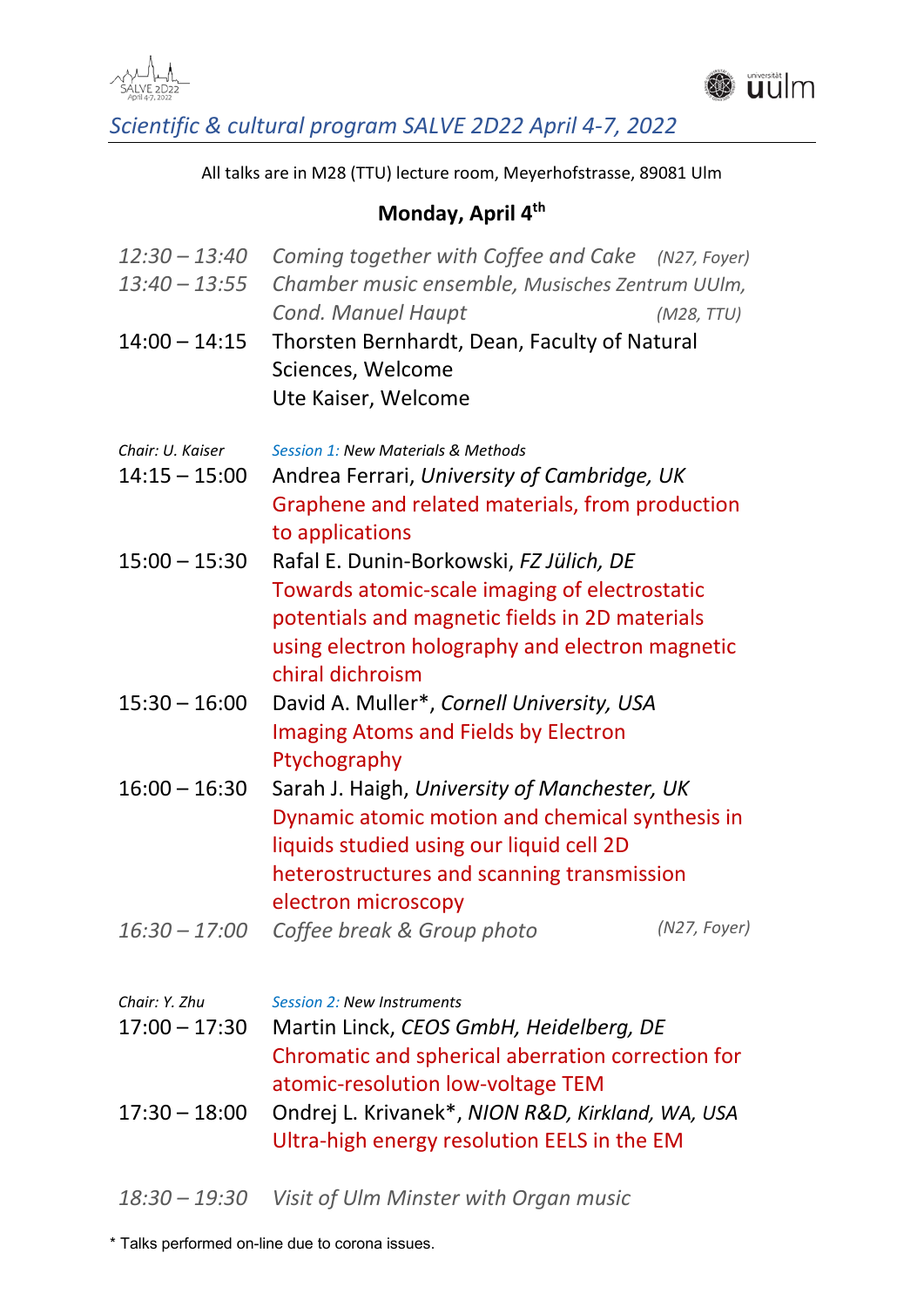



## Tuesday, April 5<sup>th</sup>, Morning Sessions

| Chair: E. Olsson | Session 3: Low-D Materials - Synthesis, Characterization and<br>Calculations-1                          |  |
|------------------|---------------------------------------------------------------------------------------------------------|--|
| $9:00 - 9:30$    | Kazu Suenaga*, Osaka University, JP                                                                     |  |
|                  | Electron microscopy and spectroscopy on 2D<br>hybrid materials                                          |  |
| $9:30 - 10:00$   | Reshef Tenne, Weizmann Institute, Rehovot, IL<br>Inorganic nanotubes: From WS2 to "misfit"<br>compounds |  |
| $10:00 - 10:30$  | Elena Besley, University of Nottingham, UK                                                              |  |
|                  | <b>E-beam Resilience of Metal Organic Frameworks</b>                                                    |  |
| $10:30 - 11:00$  | (N27, Foyer)<br>Coffee break                                                                            |  |
| Chair: E. Besley | Session 4: Low-D Materials Synthesis, Characterization and<br>Calculations- II                          |  |
| $11:00 - 11:30$  | Jannik C. Meyer, Eberhard Karls University of<br>Tübingen, DE                                           |  |
|                  | Atom-by-atom chemical identification in presence<br>of noise and residual aberrations                   |  |
| $11:30 - 12:00$  | Georg S. Duesberg, Universität der Bundeswehr<br>München, DE                                            |  |
|                  | Advances on polycrystalline films of Transition<br>Metal Dichalocogenides for electronic applications   |  |
| $12:00 - 12:30$  | Xinliang Feng, TU Dresden, DE                                                                           |  |
|                  | <b>Advances in Organic 2D Crystals</b>                                                                  |  |
|                  |                                                                                                         |  |

*12:30 – 13:30 Lunch (N27, Foyer)*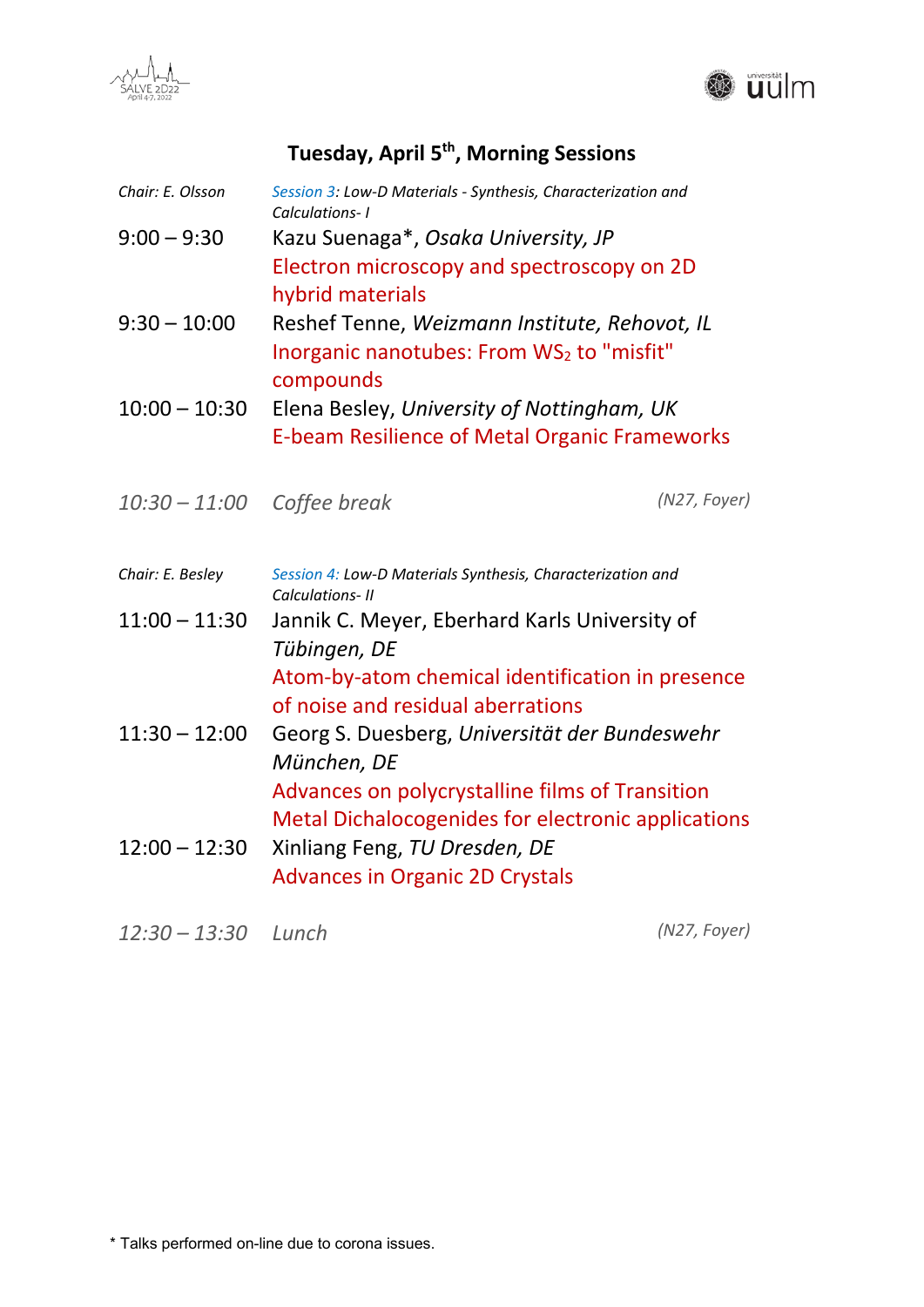



# **Tuesday, April 5th, Afternoon Sessions**

| Chair: C. T. Koch<br>$13:30 - 14:00$ | Session 5: In-situ TEM of low D materials<br>Frances M. Ross, MIT, Cambridge, USA<br>Strategies for local control of the properties of the<br>2D layered magnet CrSBr |              |
|--------------------------------------|-----------------------------------------------------------------------------------------------------------------------------------------------------------------------|--------------|
| $14:00 - 14:30$                      | Eva Olsson, Chalmers, Gothenburg, SE<br>In situ TEM studies of strain induced changes in<br>electrical, optical and structural properties                             |              |
| $14:30 - 15:00$                      | Erdmann Spiecker, Universität Erlangen-Nürnberg,<br>DE                                                                                                                |              |
|                                      | 4D Scanning Confocal Electron Diffraction (4D-                                                                                                                        |              |
|                                      | SCED): A dose-efficient technique for studying                                                                                                                        |              |
|                                      | structural evolution in organic 2D materials and<br>thin films                                                                                                        |              |
| $15:00 - 15:30$                      | Andrei N. Khlobystov, University of Nottingham,<br>UK                                                                                                                 |              |
|                                      | Chemistry of individual molecules through the                                                                                                                         |              |
|                                      | lens of a transmission electron microscope                                                                                                                            |              |
| $15:30 - 16:00$                      | Coffee break                                                                                                                                                          | (N27, Foyer) |
| Chair: J. C. Meyer                   | Session 6: SEM-STEM of low-D materials                                                                                                                                |              |
| $16:00 - 16:30$                      | Jon K. Weiss, TESCAN, Tempe, AZ, USA                                                                                                                                  |              |
|                                      | Application-driven Instrument Design for Next-                                                                                                                        |              |
|                                      | <b>Generation Nanocharacterization Tools</b>                                                                                                                          |              |
| $16:30 - 17:00$                      | Dagmar Gerthsen, KIT, Karlsruhe, DE                                                                                                                                   |              |
|                                      | Minimization of contamination in STEM at                                                                                                                              |              |
|                                      | electron energies of 30 keV and below                                                                                                                                 |              |
| $17:00 - 17:30$                      | Rasmus R. Schröder, University Heidelberg, DE                                                                                                                         |              |
|                                      | Backscattering EELS at ultra-low landing energies                                                                                                                     |              |
| $17:30 - 17:50$                      | Finger food                                                                                                                                                           | (N27, Foyer) |
| $18:00 - 19:00$                      | Piano Concert: Valerij Petasch                                                                                                                                        | (025, H4/5)  |
| $19:30 - 23:00$                      | Dinner La Fontana, Ratskeller Ulm                                                                                                                                     |              |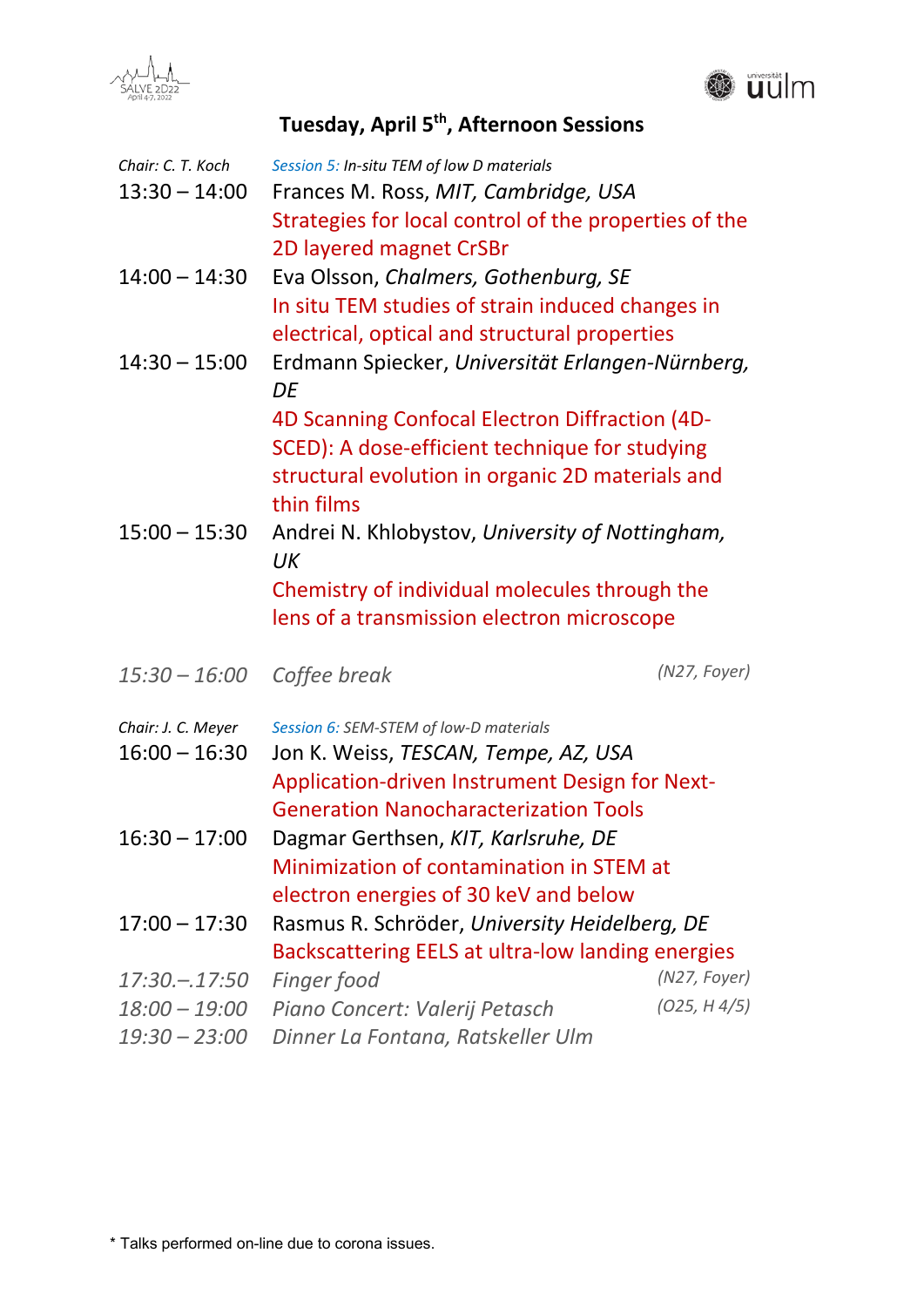



**Wednesday, April 6th, Morning sessions** 

| Chair: F. M. Ross     | Session 7: Low-D Materials Synthesis, Characterization and<br>Calculations- III                                                                                                                                       |              |  |
|-----------------------|-----------------------------------------------------------------------------------------------------------------------------------------------------------------------------------------------------------------------|--------------|--|
| $9:00 - 9:30$         | Yimei Zhu, Brookhaven NL, Upton, NY, USA<br><b>Cryogenic Electron Microscopy on Strongly</b><br><b>Correlated Quantum Materials</b>                                                                                   |              |  |
| $9:30 - 10:00$        | Colin Humphreys, Queen Mary University of<br>London, UK<br>Making optoelectronic devices from large-area                                                                                                              |              |  |
| $10:00 - 10:30$       | transfer-free MOCVD graphene: Hall sensors and<br><b>OLEDS</b><br>Philipp Wachsmuth, JEOL GmbH, Freising, DE<br>Pulsed laser integration and electrostatic systems<br>for dose modulation and temporal resolution TEM |              |  |
| $10:30 - 11:00$       | Coffee break                                                                                                                                                                                                          | (N27, Foyer) |  |
| Chair: D. Gerthsen    | Session 8: New methods                                                                                                                                                                                                |              |  |
| $11:00 - 11:30$       | Claus Ropers, MPI Göttingen, DE<br>Developments in ultrafast electron microscopy                                                                                                                                      |              |  |
| $11:30 - 12:00$       | Christoph T. Koch, Humboldt-Universität Berlin, DE<br>Reconstructing 2D and 3D atomic structure from<br>various types of TEM data                                                                                     |              |  |
| $12:00 - 12:30$       | Christopher J. Russo, MRC, Cambridge, UK<br>Molecular structure determination extrapolated<br>to zero dose with an electron cryomicroscope                                                                            |              |  |
| $12:30 - 13:00$       | Tatiana Latychevskaia, PSI, Villingen, CH<br>Convergent beam electron diffraction (CBED) of<br>two-dimensional (2D) materials                                                                                         |              |  |
| $13:00 - 14:00$ Lunch |                                                                                                                                                                                                                       | (N27, Foyer) |  |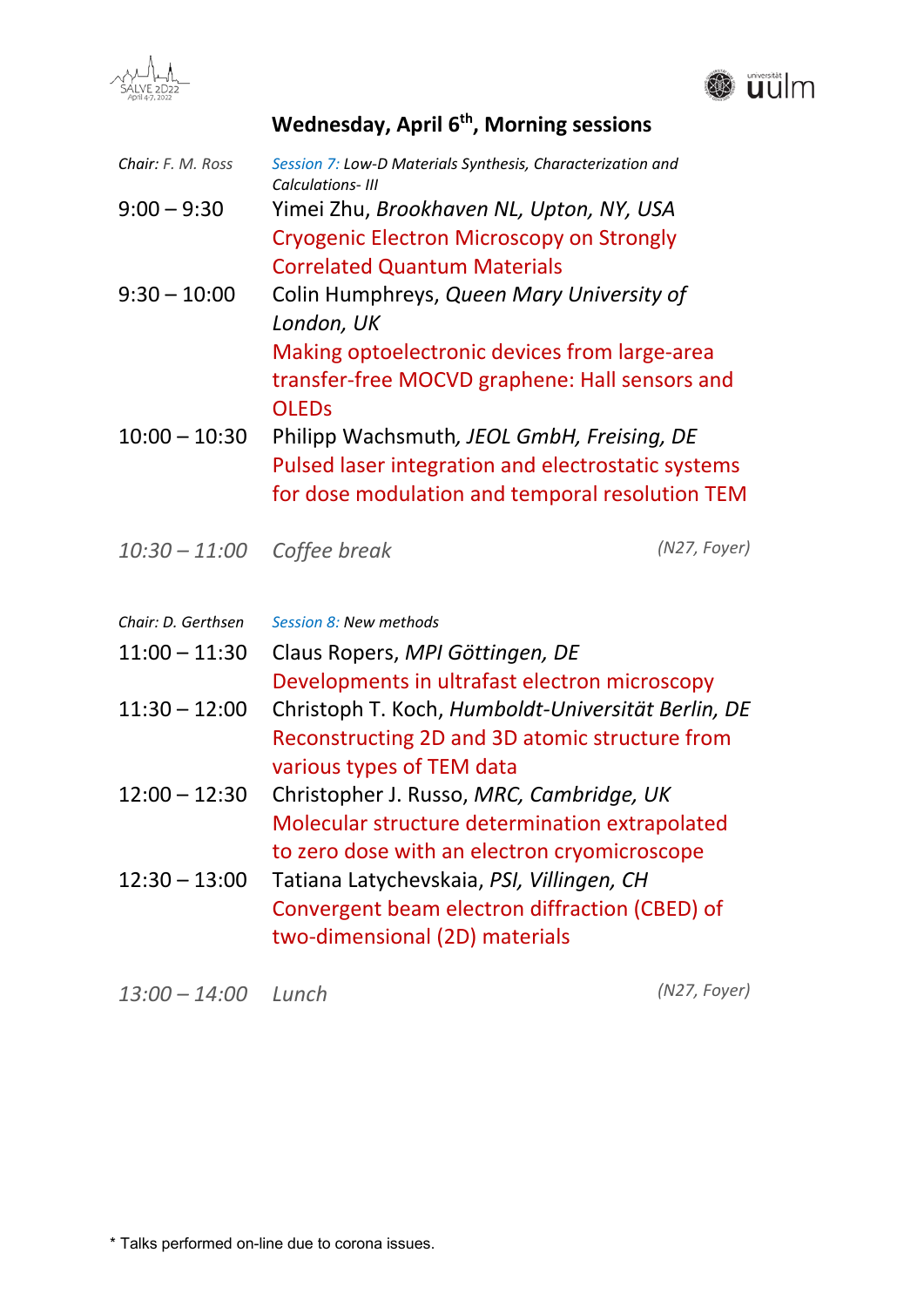



## **Wednesday, April 6th, Afternoon Sessions**

| Chair: T. Pichler<br>$14:00 - 14:30$ | Session 9: Microscopy and Spectroscopy on low-D materials I<br>Jani Kotakoski, University of Vienna, AT<br>In and ex-situ (S)TEM manipulation of 2D<br>materials without air exposure                                                                                                                                              |  |  |
|--------------------------------------|------------------------------------------------------------------------------------------------------------------------------------------------------------------------------------------------------------------------------------------------------------------------------------------------------------------------------------|--|--|
| $14:30 - 15:00$                      | Michael Stöger-Pollach, TU Wien, AT<br>Low Energy Excitations at Low Beam Energies                                                                                                                                                                                                                                                 |  |  |
| $15:00 - 15:30$                      | Ivan Lazić, Thermo Fisher Scientific, Eindhoven, NL<br>Imaging of 2D materials using electrons from 300<br>keV down to 30 keV                                                                                                                                                                                                      |  |  |
| $15:30 - 16:00$                      | (N27, Foyer)<br>Coffee break                                                                                                                                                                                                                                                                                                       |  |  |
| Chair: W. Jäger<br>$16:00 - 16:30$   | Session 10: Microscopy and Spectroscopy on low-D materials II<br>Saleh Gorji, Ametek GmbH, München, DE<br><b>Latest Development in EELS</b>                                                                                                                                                                                        |  |  |
| $16:30 - 17:00$                      | Peter A. van Aken, MPI Festkörperphysik,<br>Stuttgart, DE<br>Atomic-Scale Investigation of Structure and<br><b>Electron-Beam-Induced Transformation of Beam-</b><br><b>Sensitive Molecules</b>                                                                                                                                     |  |  |
| $17:00 - 17:30$                      | Toma Susi, University of Vienna, AT<br>abTEM: Transmission Electron Microscopy from<br><b>First Principles</b>                                                                                                                                                                                                                     |  |  |
| $17:30 - 18:00$                      | Arkady V. Krasheninnikov, HZDR, Dresden, DE<br>Identifying defects and new phases in 2D<br>materials: how first-principles calculations help to<br>interpret the results of TEM experiments                                                                                                                                        |  |  |
| $18:20 - 22:30$<br>around 19:30      | Conference Dinner at Ulm University<br>$(N27, \text{Foyer})$<br>ERHU music performance by Dr. Y. Li<br>(M28,TTU)<br>followed by two after dinner talks:<br>Prof. Colin Humphreys (London, UK)<br><b>From Einstein to SALVE</b><br>Prof. Wolfgang Schleich (Ulm, DE)<br>Prime numbers, analytical continuation and<br>quantum waves |  |  |

\* Talks performed on-line due to corona issues.